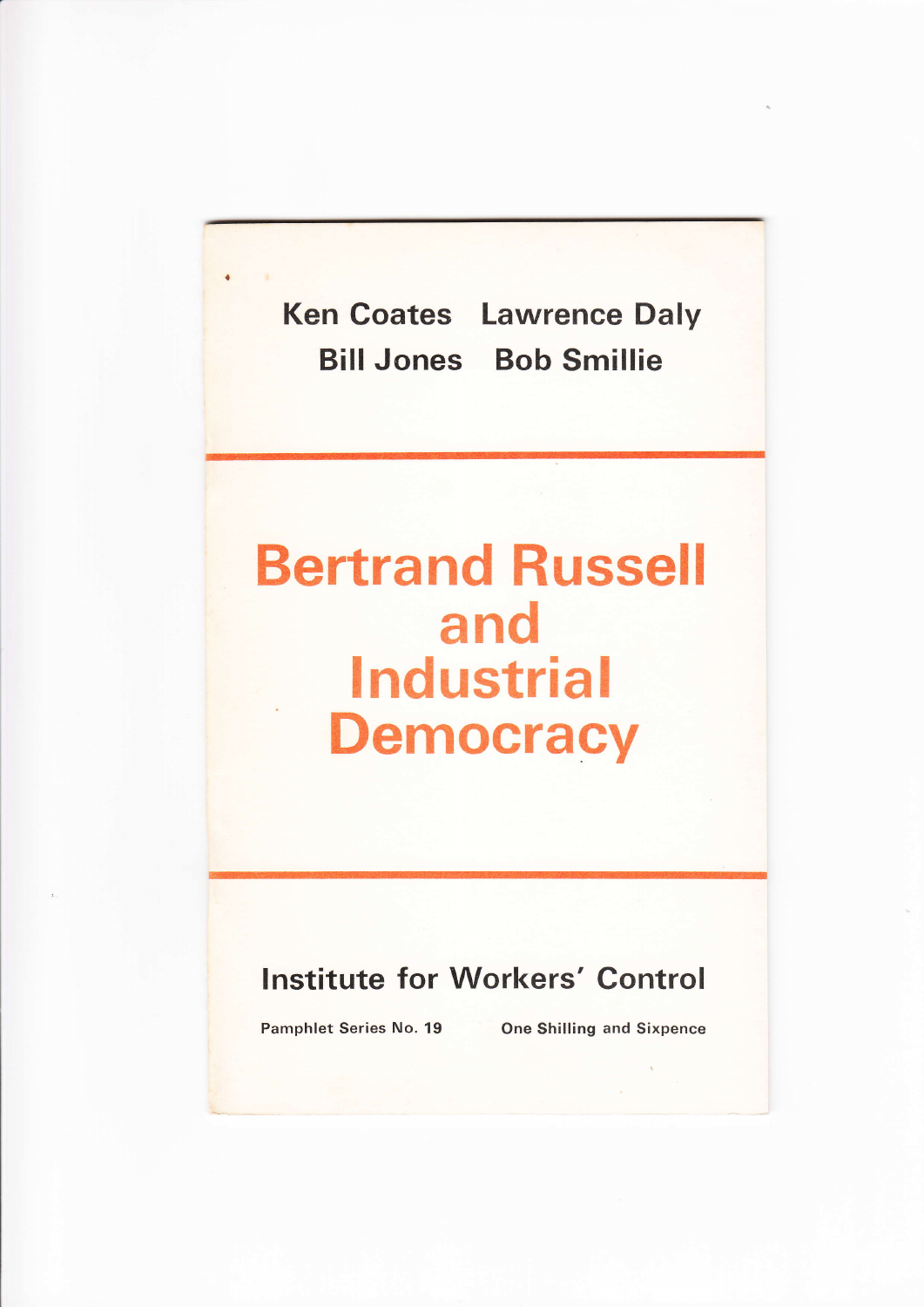## Contents

| <b>Bertrand Russell and</b><br>Industrial Democracy | Ken Coates 3     |
|-----------------------------------------------------|------------------|
| Until mankind is truly free                         | Lawrence Daly 11 |
| How Hectured<br>for Bertrand Russell                | Bob Smillie 15   |
| A Great Humanitarian                                | Bill Jones 19    |

Published by The Institute for Workers' Control 45 Gamble Street, Forest Road West, Nottingham NG7 4ET Telephone 0602-74504

## **Bertrand Russell and Industrial Democracy**

It was in 1914 that Bertrand Russell joined the Labour Party. Before that date he had been involved in a large number of radical causes, including a whole series of crusades against different aspects of imperialism, and, of course, the movement for women's suffrage. His first published book had been a study of German Social Democracy, originally prepared for a series of lectures, in 1896, at the recently established London School of Economics. His exposure to socialist ideas and socialist acquaintances began very early, and was not always painless. His friendship with Bernard Shaw involved him, in 1895, in being run over by the sage's bicycle, during a trip to Tintern Abbey. "If you hear rumours of my death" wrote Shaw to Pakenham Beatty, "contradict them. I have had a most awful bicycle  $smash - the quintessence of ten railway collisions$ brother of Earl Russell of conjugal fame dashed into at full speed flying downhill –  $\zeta_3$  10s. damage to machine - Russell bereft of knickerbockers but otherwise unhurt." In spite of, or perhaps because of, such influences as this, Russell continued to regard himself as in many respects an orthodox liberal during all his early years, and, indeed, well into the twentieth century.

The first world war produced, among many other crises, a crisis in liberalism. Russell's decision to join the Labour movement was not, however, simply a transfer of allegiance based upon a rational evaluation of his experience: although it certainly included that. It also included the man's extraordinary

3 **Ken Coates**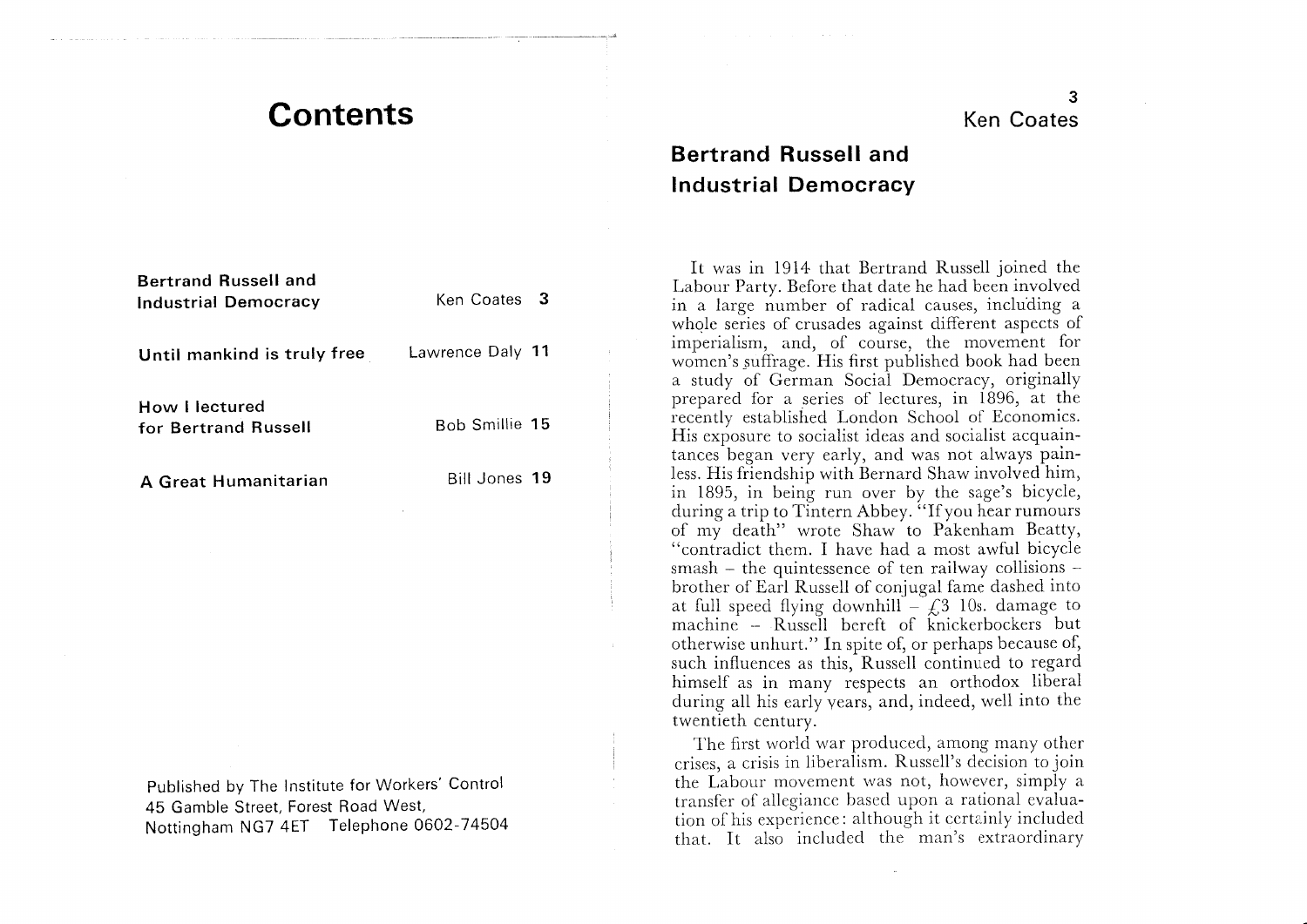capacity for tenacity in support of his ideas, and his completely dedicated readiness to sacrifice his own comfort and security without a moment's hesitation. where his principles were at stake.

Russell became a contributor to the *Labour* Leader, the journal of the Independent Labour Party, and a stalwart partisan of the No Conscription Fellowship, on whose behalf he ultimately went to prison. But he was drawn towards the Guild Socialist Movement, and became increasingly convinced that socialism must rest upon the multiplication of democratic initiatives from the roots of society upwards, rather than simply upon the wisdom of the planners who perched on the uppermost branches of the social tree. Maurice Reckitt, an old Guildsman, records a meeting of the Guilds League in the Fabian Hall, during a German air raid.

"We were being addressed by that expert in mordant detatchment, Bertrand Russell . . . He did not bat an eyelid or condescend to take the slightest notice, but continued the development of his argument. The noise rapidly became louder and even intimidatingly so, the chairman went very green, and seemed to be debating whether it were more alarming to interrupt the Olympian philosopher or to remain under that skylight any longer. At length a particularly sinister crash drove him to call the speaker's attention to the situation. Bertrand Russell looked round disapprovingly, sighed a little, and relinquished the argument, which few of us that time by had been attempting to follow  $\ldots$ "

If the German government's aerial threats did not intimidate Russell, neither did the earthbound ones of the British government. In 1917, he was invited to give a lecture in Glasgow, at a meeting under the chairmanship of Bob Smillie, the miners' leader. "Just before it was to have been delivered, the Government forbade me to enter what were called 'prohibited areas', among which Glasgow was included," he wrote later. "These areas included everything near the sea-coast, and the order was intended against spies to prevent them from signalling to German submarines. The War Office, however, was kind enough to say that it did not suspect me of being a spy for the Germans. It only charged me with inciting industrial disaffection to stop the war." The meeting went ahead, and Smillie spoke. In fact, he read out Russell's forbidden lecture, and later he wrote in his memoirs that he found its words to be among the most beautiful he had ever spoken.

The lecture began with a defiant argument about the development of individual personality as the criterion of a good society, and went on:

"in our own day the tyranny of vast machine-like" organisations, governed from above by men who know and care little for the lives of those whom they control, is killing individuality and freedom of mind, and forcing men more and more to conform to a uniform pattern.

Vast organisations are an inevitable element in modern society, and it is useless to aim at their abolition, as has been done by some reformers, for instance. William Morris. It is true that they make the preservation of individuality more difficult, but what is needed is a way of combining them with the greatest possible scope for individual initiative.

One very important step toward this end would be to render democratic the government of every organisation. At present, our legislative institutions are more or less democratic ... but our administration is still bureaucratic, and our economic organisations are monarchial or oligarchic. Every limited liability company is run by a small number of self-appointed or co-opted directors. There can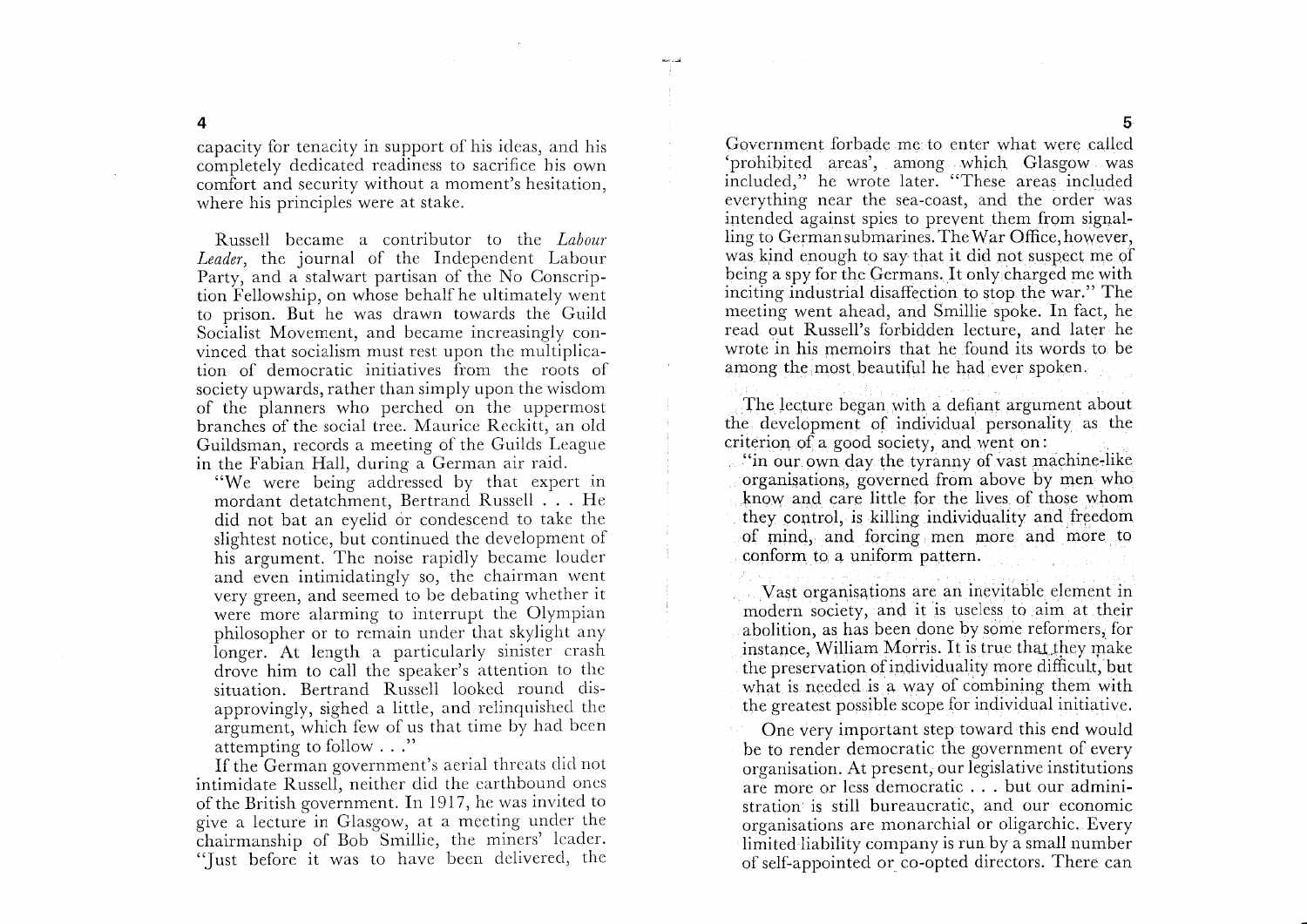be no real freedom or democracy until the men who do the work in a business also control its management."

and dai

These subversive words were well-received in Glasgow, and the Government did not proceed against Smillie, as he had half-expected, for uttering them. As Russell laconically observed later, "They were too dependent upon coal..."

The following year, Russell published his Roads to Freedom – Socialism, Anarchism and Syndicalism. In this work he greatly modified some of his earlier, liberal opinions about socialism: but a full discussion of his ideas about socialism, and about Marx in particular, would need, were it to be undertaken properly, a book. What is important to our theme in this essay is his treatment of the great syndicalist revolt which had broken out among British Trade Unionists in the pre-war years. Pioneers like Tom Mann had not only held Government itself at bay in a series of convulsive strikes, but developed a powerful doctrine of workers' control, which had increasingly taken hold of the imaginations of working men during the struggles which continued throughout the wartime period. Their ideas, wrote Russell,

"have done a great deal to revive the Labour Movement and to recall it to certain things of fundamental importance which it had been in danger of forgetting. Syndicalists consider man as a producer rather than a consumer. They are more concerned to procure freedom in work than to increase material well-being. They have revived the quest for liberty, which was growing somewhat dimmed under the regime of parliamentary socialism, and they have reminded men that what our society needs is not a little tinkering here, there, nor the kind of minor readjustments to which the existing holders of power may readily

consent, but a fundamental reconstruction, a sweeping away of all the sources of oppression, a liberation of men's constructive energies, and a wholly new way of conceiving and regulating production and economic relations."

It is in the light of this credo that Russell's struggle against the war should be interpreted. His morality did not permit him the luxuries of a "home" policy and a "foreign" policy: what he offered was always an integrated criticism of the power-structure of the world he confronted, so that his opposition to militarism was part and parcel of his commitment to a different form of society. The fact that he later became a foremost spokesman of the world-wide movement for peace has tended to obscure the values which he based his support for that movement. But their reality can be clearly perceived in his struggles between 1914 and 1918. Early in 1917, following the Russian February Revolution, there was organised, in Leeds, a National Convention of Labour. Everyone from MacDonald and Bevin to Mann and Gallacher was there. It was resolved to establish workers' councils throughout Britain. Retrospectively, it was a gathering with more colour than serious intent, although at the time it greatly alarmed King George V. However, Russell, in his speech to the Convention, punctuated the speeches about workers' control and the need to form soviets with an impassioned plea for support for the imprisoned conscientious objectors, who, he said had shown the possibility of resistance to the intentions of statesmen. In this he was true to form: he spoke to gatherings of socialists about the need to impose peace, and to gatherings of pacifists about the necessity of social revolution. In so doing, he established a pattern of connections upon which he was to continually insist in the later, at times lonelier, struggles of his last decade.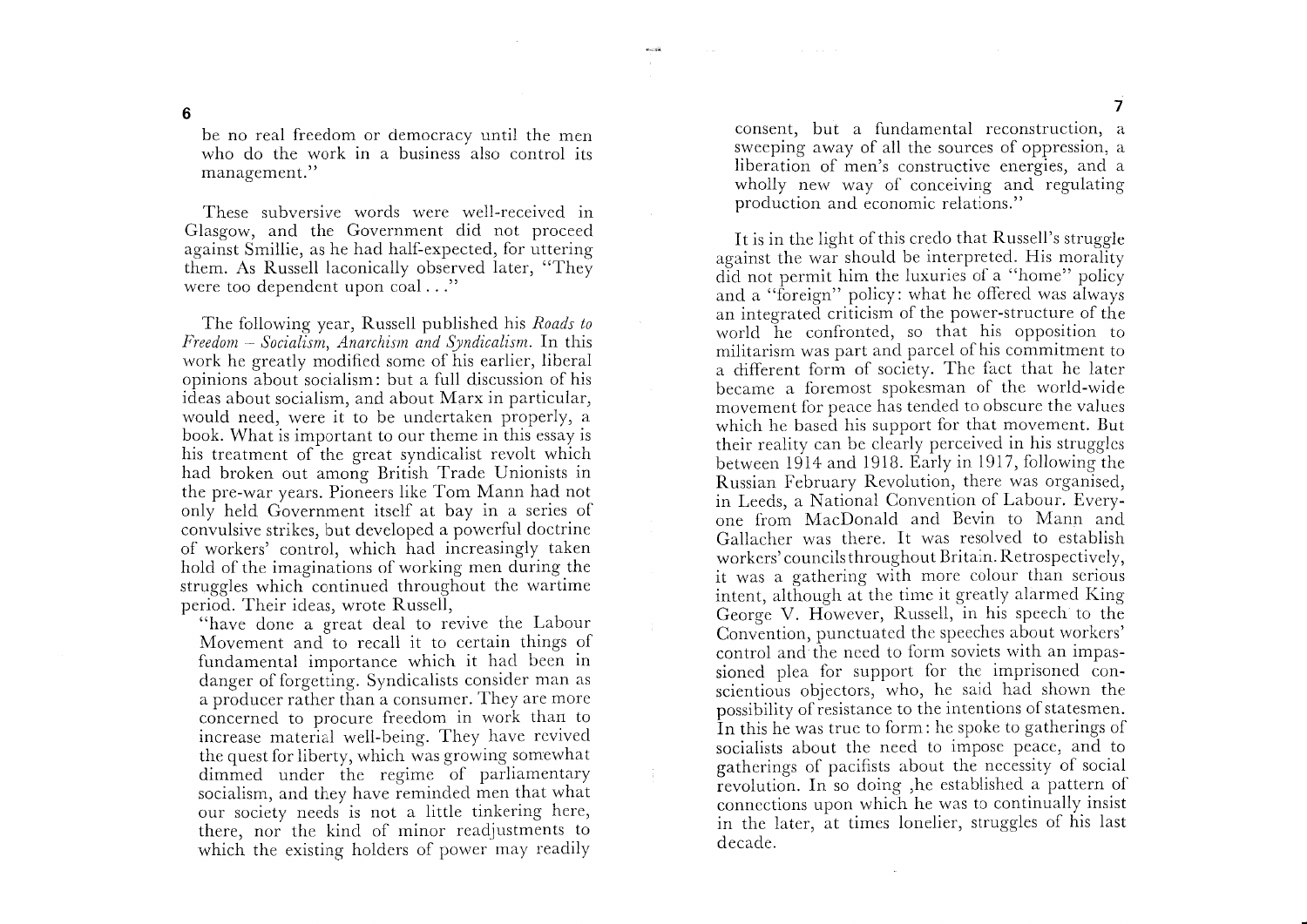8

After the war, he became a member of the Labour delegation to the new Soviet Union. His reservations about Russian Communism were published in his famous work, more quoted than read, The Practice and Theory of Bolshevism. This book, marked as it is by its time, nonetheless contains some percipient insights.  $22.2$ 

 $\frac{1}{\epsilon}$ 

"It may be assumed that when Socialism is first introduced, the higher technical and business staff will side with the capitalists and attempt sabotage unless they have no hopes of a counterrevolution. For this reason it is very necessary that among wage-earners there should be as wide a diffusion as possible of technical and business education, so that they may be able immediately to take control of big complex industries. In this respect Russia was very badly off, whereas England and America would be much more fortunate.

Self-government in industry is, I believe, the road by which England can best approach socialism . . ."

The movement for workers' control in Britain proved unable to establish "self-government" in the post-war years. After bitter strikes, lockouts, and mass-unemployment, the workers' rank-and-file leadership was decimated. The mining industry became the focus of a national battle, culminating in the General Strike of 1926. When this was defeated, Beatrice Webb wrote in her diary that the rout would prove "the death-gasp of the pernicious doctrine of workers' control, preached by Tom Mann." And indeed it was true that simple trade unionism, never mind workers' control, had a hard time surviving in the next decade and a half. Russell began his educational experiments during this time, and wrote a series of works which were subsequently widely quoted in the "student power" upsurge which broke loose in the very last years of his life.

It is hardly a coincidence that the international renovation of socialist ideals which began to set in during the 1960's with the developing struggle against imperialism, powerfully reinforced first by the successful Cuban revolution, and later by the world-wide movement of support for the Vietnamese resistance to American invasion, has also brought in its train a growing interest in ideas of industrial democracy, and a vigorous trade union renewal of the demand for workers' control. The same powerstructure has provoked similar responses in the diverse territories over which it has held sway. And in his ninety fifth year, Russell was quick to understand and act against the authorities who were intensifying, by different but appropriate means, their repression of subject populations at home and abroad. On the very day in 1966 that he spoke to the founding conference of the Vietnam Solidarity Campaign, he also attended his last demonstration in Trafalgar Square. It was convened by the National Union of Seamen in support of their long strike against Labour Government's interdiction of their wage-claim.

Having seen the International Tribunal which he established in order to investigate war crimes in Vietnam banned from meeting in London, by ministers of a Labour Government, he also recognised the beginnings of a renewal of socialist agitation at the roots of society. The growth of the movement for workers' control interested him keenly. In 1968 he addressed a message to the sixth national conference on workers' control, held at Nottingham University:

"I welcome the growing importance of the workers' control movement because its demands go to the heart of what I have always understood socialism to mean. The Prime Minister and his friends have developed a quite new definition of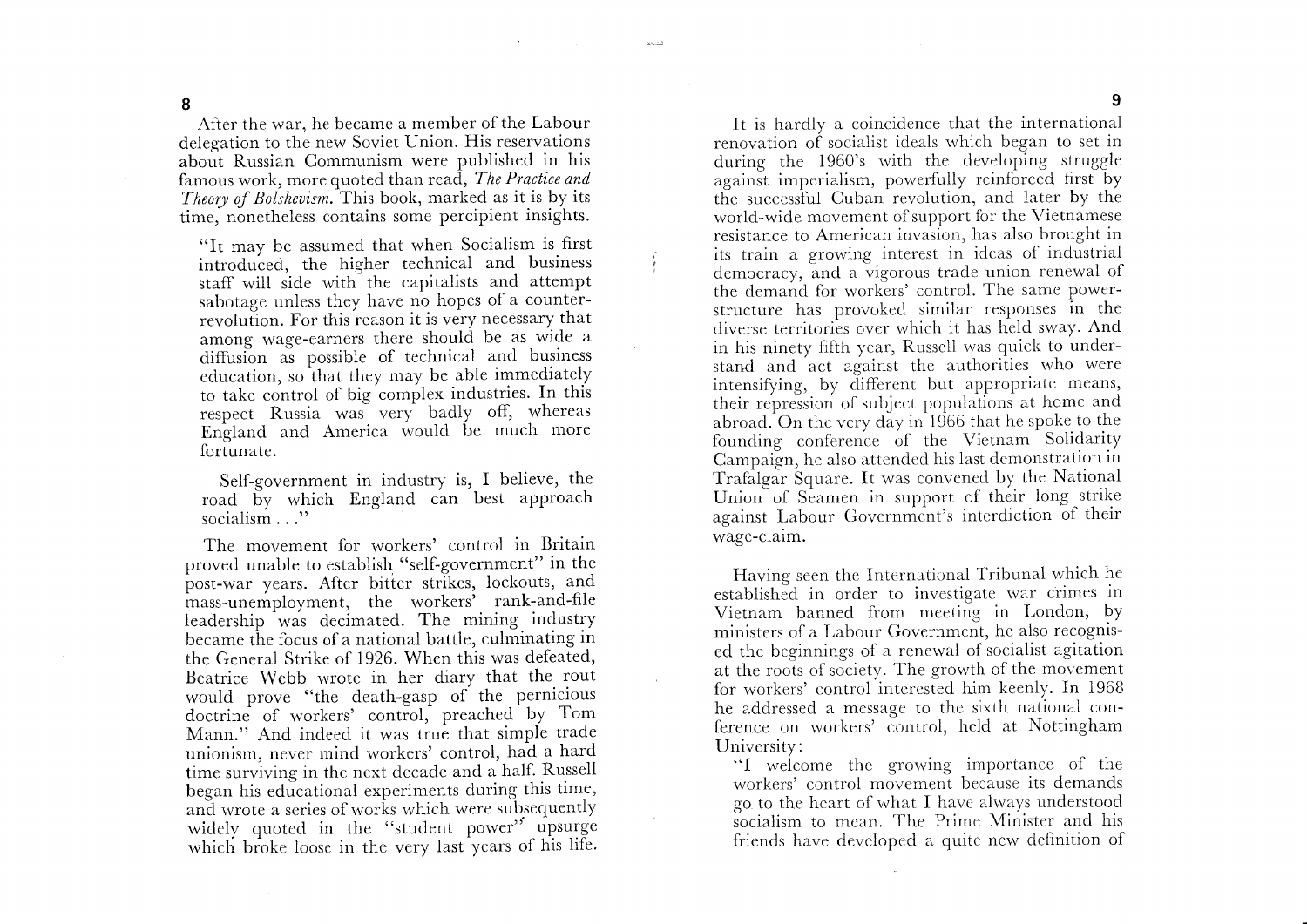socialism, which includes the penalising of the poorest, capitulating to bankers, attacking the social services, banning the coloured and applauding naked imperialism. When a government makes opportunism the hallmark of its every action, it is the duty of all socialists to cry "halt" and to help create an alternative based on socialist principles. In this urgent task I wish you every success."

Bertrand Russell will rightly be remembered for many different contributions to human knowledge, to civilised thought. But it may well be that his help for this cause will be thought, by succeeding generations, to be among the most crucial engagements of the vast number he took up.

#### Until mankind is truly free

Though I never had the pleasure of meeting Bertrand Russell, it was with deep sorrow that I heard of his death and it is for me a great honour, indeed, to have been asked to speak at this memorial meeting.

In the first volume of his autobiography, at the age of 95, Bertrand Russell wrote:

"Three passions, simple but overwhelmingly strong, have governed my life; the longing for love, the search for knowledge, and unbearable pity for the suffering of mankind."

That unbearable pity drove him beyond his preoccupation with philosophy and science to participation in many of the radical movements of his time. He was not afraid, even in his latest years, to face imprisonment in the course of the struggle for those causes in which he so passionately believed. As we pay tribute to one of the greatest figures of modern times, we think of him primarily as a liberator who sought to free humanity from every form of exploitation and repression, whether physical or mental.

In his relentless pursuit of truth, beauty and justice, Russell did not spare himself from the most critical self-examination. He sought to clarify the problems of man in society in his own mind and then to bring enlightenment to his fellow men and women in words of compelling power. Of his philosophical and mathematical work I am absolutely unqualified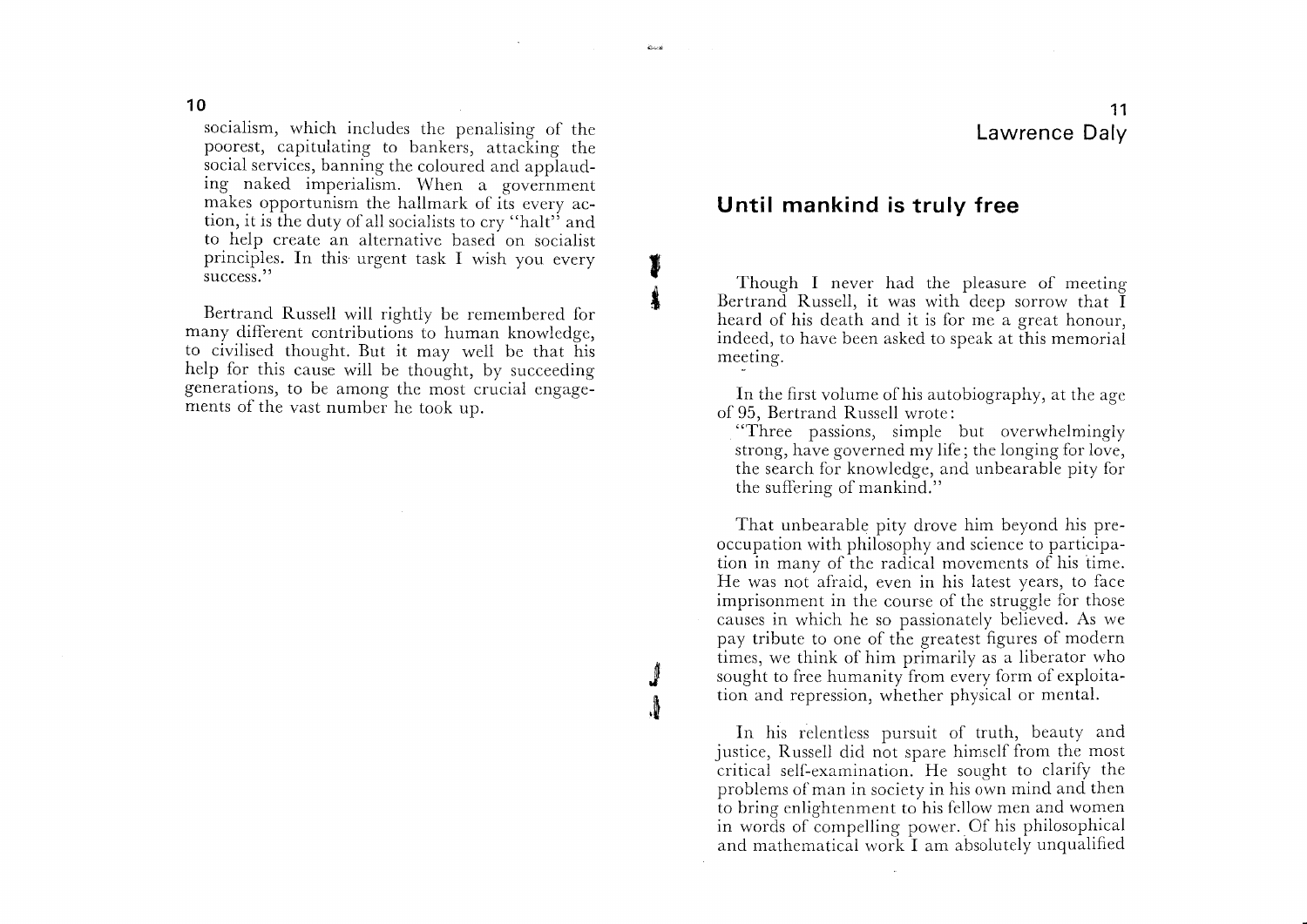to speak. But many of his popular, educational works are, for me, a great fountain of knowledge and wisdom to which one can turn again and again for refreshment. I speak of essays like Authority and the Individual; Why I am not a Christian; Marriage and Morals; Education and the Social Order, and so on.

أسمعة

J

4

Russell belonged to the era of decaying capitalism and he believed fervently in the need for a new social order in which poverty, disease, ignorance, superstition, cruelty, greed and fear would no longer afflict mankind. His compassion drove him into the Labour Party and, after many years, drove him out again. He detested cant and hypocrisy and exposed them mercilessly with cutting logic and pointed wit.

With the production of a gigantic stock of nuclear weapons by the two superpowers and the absence of any international agreement for disarmament, Russell, in the late 'Fifties, decided to throw himself into the campaign for peace and against the menace of a nuclear holocaust. Together with Kingsley Martin and others, he launched the Campaign for Nuclear Disarmament at the beginning of 1958 and worked with unflagging zeal for its success.

Impatient with conventional forms of political protest, he joined two years later in founding the Committee of 100 to organise civil disobedience. After the mass Sit-In at Trafalgar Square he found himself once more in prison, in his ninetieth year.

In 1962, during the Cuba Crisis, while humanity's survival depended on the decisions of a few men in Washington and Moscow, his stature was such that the heads of the two most powerful states in the world had to reply to the impassioned appeals for sanity that he sent them from his home in North Wales. He helped to inspire and encourage the

demonstrations that took place all over Britain in those critical days when the world was poised on the brink of mass destruction on a colossal scale.

In his book "Has Man a Future?" he spelt out the dangers once more and offered solutions for the avoidance of mutual slaughter. At the same time, he increasingly recognised that it was important to develop contact with the trade union and labour movement and that the growth of giant monopolies and of bureaucratic power in Government and industry required a struggle for democratic control of our economic institutions. With these considerations in mind, he associated himself with the foundation of the Institute for Workers Control. But the fate of working people, particularly in areas where the struggle against colonialism was not yet complete, also aroused his passionate concern. Alongside his appeals on behalf of victims of political persecution in all countries, East or West, his horror at the massive violence perpetrated upon the people of Vietnam by the American aggressor led him to call for the formation, first of all, of the Vietnam Solidarity Campaign and then the International War Crimes Tribunal. As a coal-miner who has spent my life fighting against injustice, I was very proud to accept his invitation to me to join the Tribunal and to visit Cambodia and North Vietnam as a member of the second investigating commission on the bombing of civilian targets by the American Air Force. The massive evidence of American atrocities, presented to the Tribunal at its two sessions in Stockholm and Copenhagen, led to the condemnation of the United States Government for the perpetration of war crimes against the Vietnamese people. The recent revelations of the Pinkville and other massacres have completely vindicated the work of the Tribunal and of Bertrand Russell, its initiator. But the voice that condemned American intervention in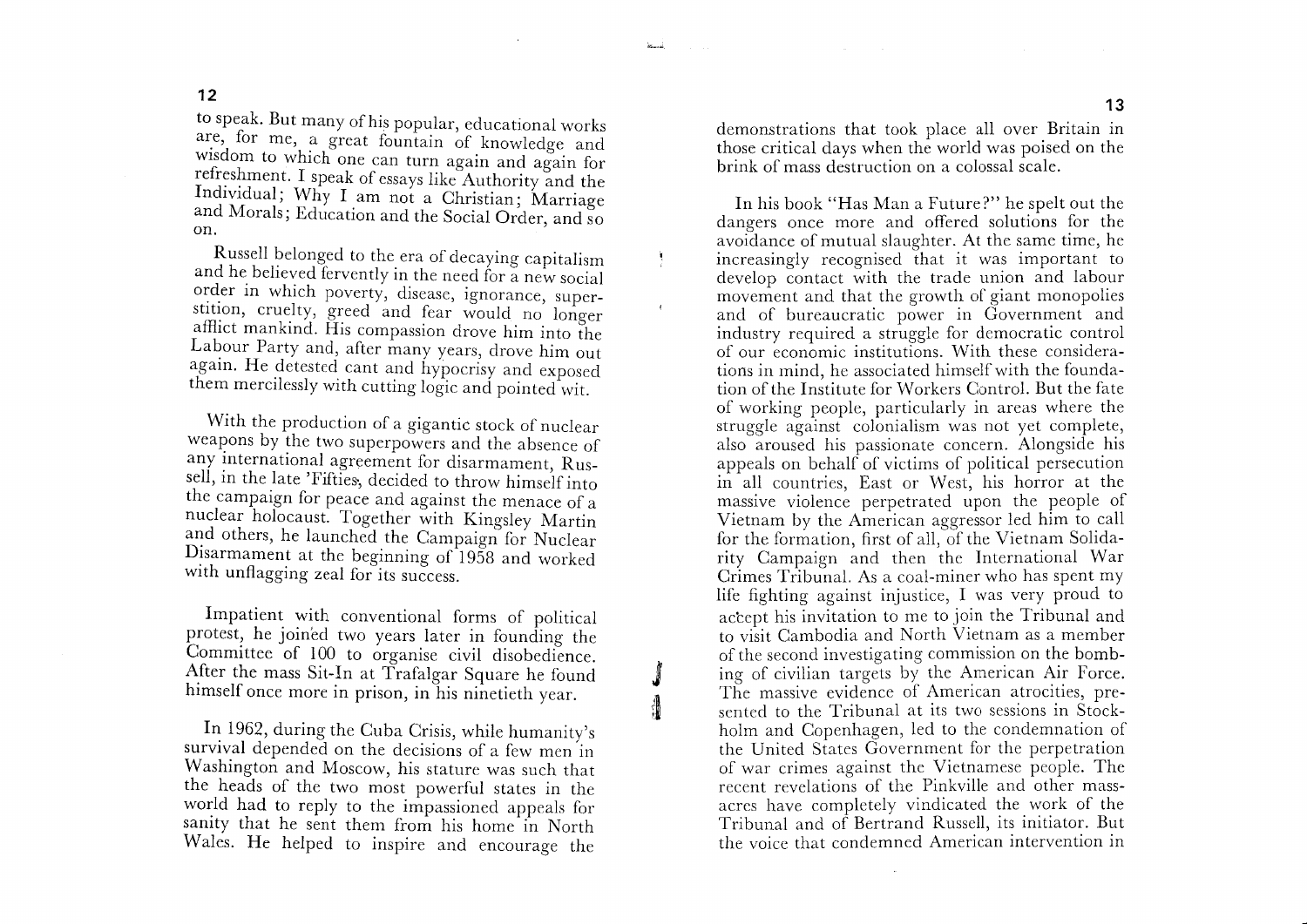Vietnam also condemned the Russian intervention in Czechoslovakia. National independence, economic and social justice, and democratic liberties were, in the eyes of Bertrand Russell, the birthright of the people of every land. In the pursuit of these ideals he worked with selfless devotion and dedication.

His passing is a tremendous blow to us all. But his message, and example, will still encourage us to continue the struggle until mankind is truly free. In recognising that he loved and served humanity, we can pay him no greater tribute than to re-dedicate ourselves to its final liberation.

 $\,$   $\,$ 

#### $15$ **Bob Smillie**

### How I lectured for Bertrand Russell

The Hon. Bertrand Russell was not alone in the strong views he held concerning the War. With all right-thinking men, he was desirous of bringing it to an end at the earliest moment if an honourable way could be found which held any hope of national security and a lasting peace for the world.

He had undertaken to deliver a course of lectures, and the War Office seemed to fear they might prove a danger to public order if delivered in certain parts of the country. The odd consequence was that, whilst Mr. Russell might deliver his lecture, say, in Manchester, he was stopped from lecturing in Glasgow, as well as in other places.

In September, 1916, I was asked to take part in a meeting to be held in Glasgow, at which Mr. Russell was to deliver a lecture. I willingly consented not only to attend but to speak, if required.

Within a few days of the time appointed for the meeting to take place, we learned that Mr. Russell had been prohibited from lecturing in Glasgow, and that, being a law-abiding citizen, he had no intention of trying conclusions with the War Office.

On learning of this, a number of Glasgow people met and decided that the best thing to do was to substitute for the lecture a strong protest against any interference with the right of free speech. The Central Hall in Bath Street, Glasgow, was engaged for this meeting, and I was asked to speak. Sir Daniel M. Stevenson, ex-Provost of Glasgow, was asked to take the chair, and he was kind enough to consent.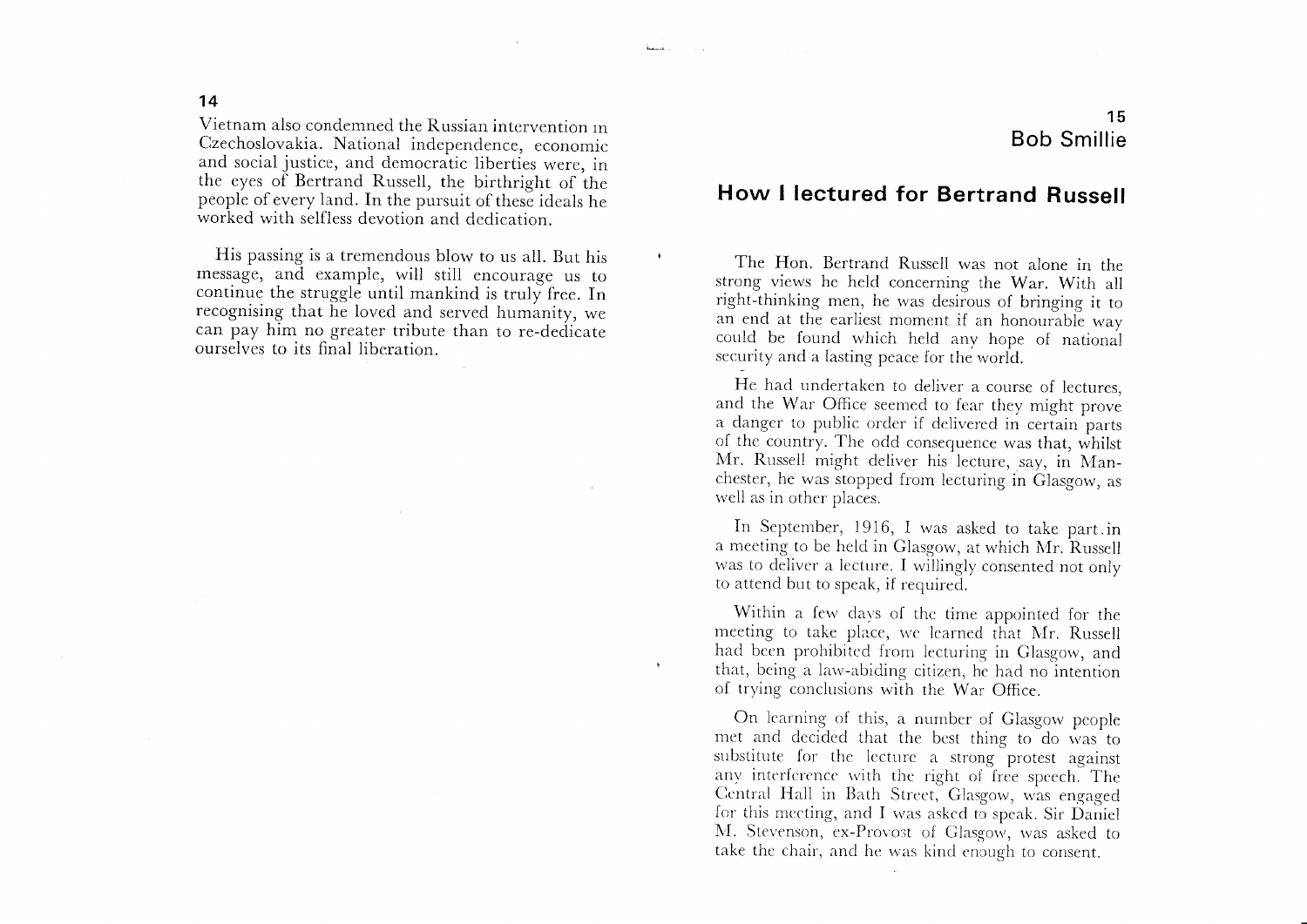A Two days before this meeting I received a copy of Mr. Russell's lecture. I thought it might be just as well that the lecture, at least, should be delivered, although the lecturer might not be allowed to appear in person. With this in mind I read and re-read the lecture, so that I might be able to get through it without any great difficulty when on the platform. mar an wikila and skry filery. We head a

The meeting was held on October 7, and the hall was filled with very respectable-looking people, who did not look as though they were only awaiting a favourable opportunity to break the law. When I arrived I found Sir Daniel Stevenson in the anteroom; I told him immediately that I proposed to deliver Mr. Russell's lecture to the audience.

He protested against this course being taken. He said: "You cannot do that, you must not do it. It will create a fearful stir, and the newspapers will be down so very heavily if this course is taken."

"Sir Daniel, if I go on to that platform to-night." I replied, "I am going to read this lecture."

Finally he gave way, and said that I would have to take the responsibility. We went on to the platform together, and the chairman opened the meeting in a short, well-chosen speech. He then called upon me to speak to the meeting. There were several Press representatives present, which proved that considerable interest was taken by the Press of the country in the meeting. comO lo recharge a pola programa da C

I opened my address by stating to the audience that it was a most unusual thing for me to read my speeches, but that nowadays one could not be too careful, as a close watch was being kept on persons like myself, and that we might be open at any time to prosecution for statements made by us. In view of this, I desired to read my address on that occasion.

The opening statement of Mr. Russell's lecture was as follows: "On dark days, men need a clear faith and a well-grounded hope, and as the outcome of these the calm courage which takes no account of hardships by the way."

The lecture from beginning to end continued on this high plane, and I must say that it was one of the most beautiful things that I had ever read, and it helped to strengthen me in my determination to continue to fight for justice and freedom for the common people of the various countries of the world.

I could notice that the Pressmen got very busy with their pencils as soon as I began to read the address; but within a short time some of the reporters, to whom I was well known, in view of the fact that they had previously reported me on many occasions, began to look up from their work with astonishment on their faces.

Many in the audience were also surprised as the reading of Mr. Russell's lecture continued. One of the reporters finally looked up to the platform and spoke in an undertone to Mr. P. J. Dolan and asked him, "Is this Mr. Smillie's own stuff?"

Dolan replied that it was not. I then found that the pencils became less busy, and the reporters, though listening attentively to the address, did not trouble about taking it down. I noticed a number of people in the audience who did not seem to be paying much attention to what I was saying, but who were reading through small books which they held in their hands, and from time to time simultaneously turning over the leaves.

I discovered after the meeting that the lecture had been published in a little pamphlet, and was being sold at the door as the people came into the hall.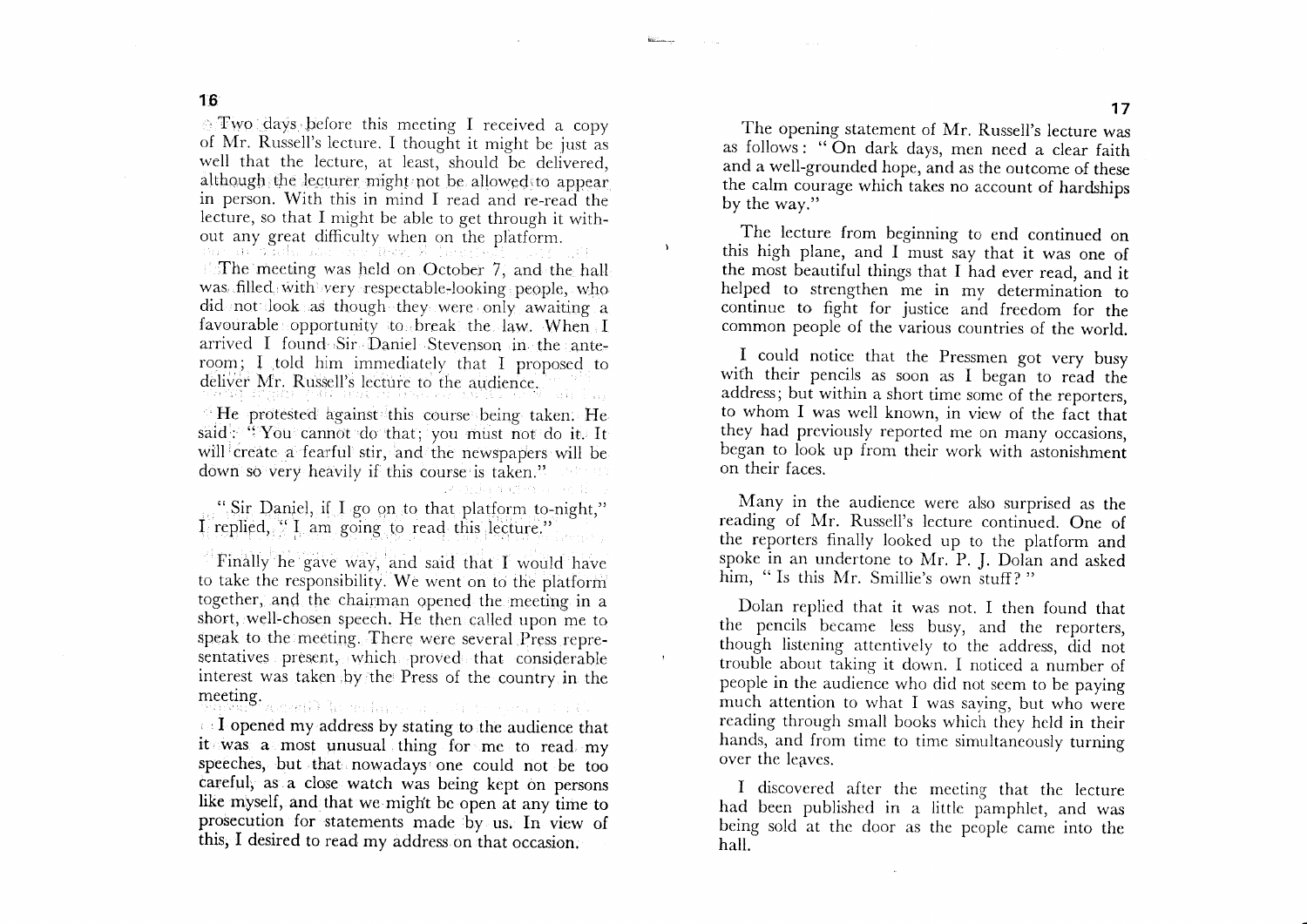When I had finished the lecture. I informed the audience that that was the beautiful message that Mr. Bertrand Russell had been prevented from delivering to the people of Glasgow. I then followed on with  $\tilde{a}$ short statement, protesting against interference with the liberty of speech, and especially against the ban on Mr. Russell.

I was fully aware at this time that my utterances were being carefully tabulated at headquarters in London, and that at many of the meetings I attended plain-clothes officers were commissioned to take down my words.

I realised that at any moment I might be placed under arrest, as many influential people were urging this course upon the authorities.

#### 19 **Bill Jones**

#### **A Great Humanitarian**

Address by Bill Jones to the Bertrand Russell Memorial Meeting, March 13, 1970.

#### Mr. Chairman and Friends.

 $\mathbf{A}$ 

 $\ddot{\textbf{1}}$ 

You said in your opening remarks that this is not a memorial meeting. It seems to me that that gives me the right to say that when you refer to the speech of Bob Smillie and then we are told by Lawrence Daly that he is this evening reading his speech, I feel compelled to say that for the first time in my public life, I'm reading my speech. It may be that it is getting a bad habit and it may be that I'm doing it because I realise, appreciate and have got enough intelligence to understand the purpose of this meeting.

Mr. Chairman, Friends, it may very well be that some people may find it both strange and peculiar that an ordinary rank and file trade unionist, which I happen to be, is on this platform this evening paying tribute to a gifted scholar, a great mathematician and one of the world's leading philosophers. I will have no doubt that many of those on the platform this evening will speak of, and applaud, the work and ability of Earl Russell in the fields of learning and applaud his contribution to the knowledge of mankind, I am not able to do that, but I would want to pay my tribute and make my acknowledgement to the active assistance, many times at personal risk, he gave to those causes which indicated his deep appreciation and sympathy for the problems of mankind; the struggle against war and poverty and the need and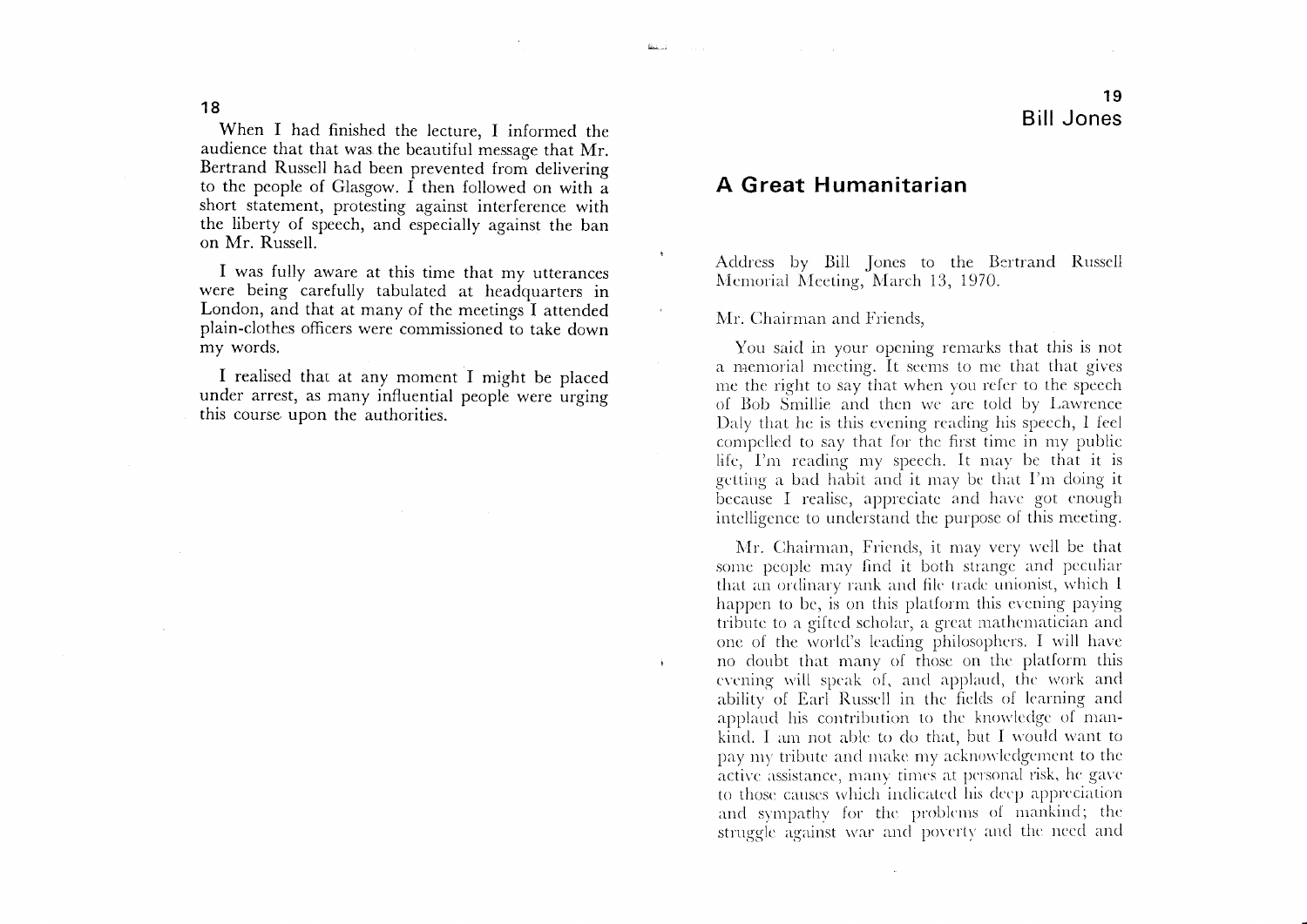the vision for a better and kinder society. Bertrand Russell was for me, and many other members of the working class, something greater than a gifted scholar, something greater than a giant intellect, he was a great humanitarian, a man who was closer to understanding the misery of poverty throughout the world. His academic teaching, and mind, did not prevent him seeing all those economic and political pressures which are responsible for the world's misery, hunger and wars. He saw these things much more clearly than other learned men who were in a position, and who are in a position, to do more than he did, but in fact who have done less. It is, therefore, his humanity, his regard and sympathy for the common people of the world rather than his high academic ability and learning that I would want to acknowledge as a member of the working class.

He was to me a better socialist than many of those in high places who claim to be socialists. He appeared to me to dislike the hypocrisy of our society and some of its more learned members, who appear to think it both right and proper for socialists to support what the United States is doing in Vietnam, who consider it within the ethics and principles of socialism to threaten the use of nuclear arms, through NATO, rather than to spend the cost of such weapons on the aged, on hospitals, on schools, and improved social services.

He was an active humanitarian in that he believed in more than just giving expression to the cause of peace and a more dignified and just society. He held action was necessary to support the word. In that he was different and stood out from many other learned scholars and socialists. I, personally, never met nor spoke to Bertrand Russell. The nearest I got to him was one Sunday afternoon sitting by a lake in Geneva - and I wish he was sitting there beside me at that time - reading Russell's first volume of his autobiography, when I was approached by a young West Indian student who I'd seen eyeing me for some time, who asked me was that Earl Russell's book. When I replied, "Yes", he said; "When I get home I propose to purchase it because I believe that he done more for the youth of East and West than any other philosopher". I often have wondered since then how many learned men have had, or could hope to have, such an epitaph.

Of course he made mistakes, but then so did Napoleon, so did Stalin and so did Churchill, and there are many learned and powerful men in the world today still making mistakes.

Mr. Chairman, I searched for a long while in the literature of the world in order to find, for me, a quotation that fitted his life's work better than any other. I came across this from a writer from the fifteenth century, Joachim du Bellay: "Happy is he, who like Ulysses, has made a fine journey". Friends, it may be a long time before we see, or hear, another Bertrand Russell. His memory should last us a long time. I feel privileged, as a trade unionist, and as the Chairman of the Institute for Workers' Control, to have been asked to come here this evening to pay my humble tribute to a great man. This hope I have done in a manner in which he would have understood and accepted.